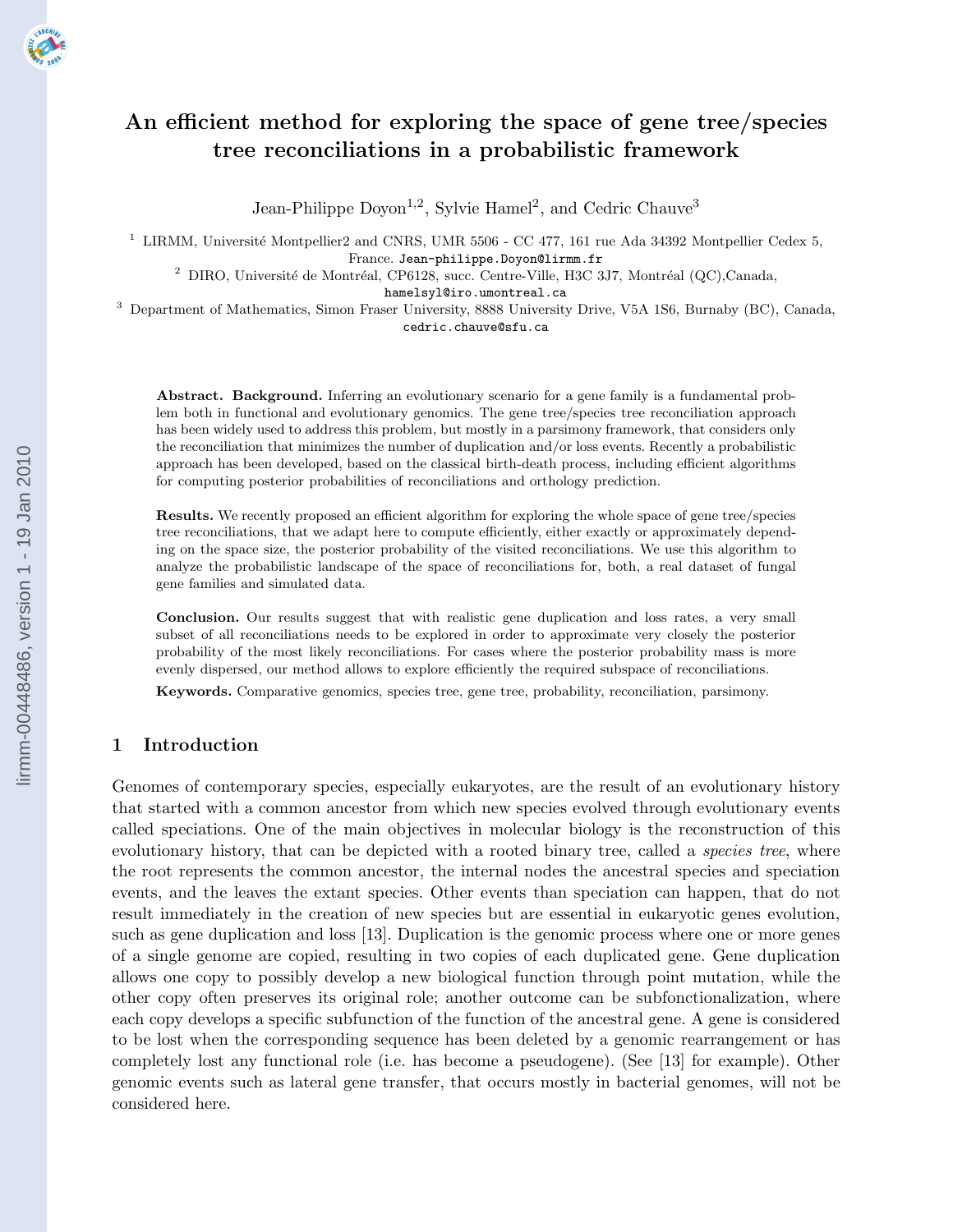Genes of contemporary species that evolved from a common ancestor, through speciations and duplications, are said to be homologs [9] and are grouped into a gene family. Such gene families are in general inferred using protein sequence comparison and clustering methods. The evolution of a gene family can be depicted with a rooted binary tree, called a gene tree, where the leaves represent the homologous contemporary genes, the root their common ancestral gene and the internal nodes represent ancestral genes. Given a gene tree  $G$  and the species tree  $S$  of the corresponding genomes, a fundamental question is to infer the evolutionary history that led to  $G$ , which amounts to locate in G the evolutionary events of speciations and duplications and the branch or nodes of S where they occurred. Inferring the evolutionary scenario for a gene family has applications in phylogenomics [20], functional genomics, especially for the identification of orthologous genes [21], or comparative genomics and paleogenomics [18].

A reconciliation between  $G$  and  $S$  is a mapping of the genes (extant and ancestral) of  $G$  onto the nodes of S that induces such an evolutionary scenario, in terms of speciations, duplications and losses, for the gene family described by G. The notion of reconciliation was first introduced in the pioneering work of Goodman *et al.* [10] and a first formal definition was given in [19] to explain the discrepancies between gene and species trees. The Minimum Parsimony Reconciliation (MPR from now) is defined by the mapping of each gene  $u$  of  $G$  onto the most recent species of  $S$  that is ancestor of all genomes that contain a gene descendant of  $u$  (called the LCA-mapping, see Figure 1). It has been shown to be the reconciliation that induces the unique evolutionary scenario that minimizes both the number of gene duplication events and gene loss events [8]. It is generally accepted that parsimony is a pertinent criterion in evolutionary biology, but that it does not always reflect the true evolutionary history. This leads to the definition of more general notions of reconciliations between G and S  $[6, 11, 2, 8]$  and the natural problem of exploring all, or many, evolutionary scenarios for a given gene family [8].

In the context of probabilistic orthology analysis, an important breakthrough is due to Sennblad et al. [21], who developed a method for computing the posterior probability that a given pair of genes of a gene family tree G are orthologous, according to the definition of Fitch  $[9]$  (two extant genes are orthologs if their most recent ancestor  $(LCA)$  in G is a speciation vertex). For fixed gene duplication and gene loss rates along the branches of S, the method computes in polynomial time the exact posterior probability that a vertex of G is a speciation, and a Markov Chain Monte Carlo, based on a Bayesian framework, is used to integrate over the rates (that is given the trees  $G$  and  $S$ ). With these two steps, their method estimates the posterior probability of orthology relationships between extant genes of  $G$ , with prior on the duplication and loss rates. They focus their study on orthology relationships between pairs of genes, or equivalently on the probability that a given vertex of G represents a speciation event, but they also provide algorithms to compute the posterior probability of a given reconciliation. With regard to this, their experimental results suggest that, for low gene duplication and loss rates, the posterior probability mass is dominated by the MPR, but using simulated data, they show that it is not rare that the MPR implies wrong orthology relationships and that their probabilistic framework improves on the traditional parsimony approach. They also argue against the explicit exploration of the whole space of all reconciliations, due to its possible huge size, and they develop in [2] efficient, but sophisticated, dynamic programming algorithms to both compute the posterior probability of a given reconciliation and sample reconciliations according to the posterior distribution. Both algorithms have a time complexity that is quadratic in the size of G and linear in the size of S.

The goal of the present study is to complement the recent work of Sennblad *et al.* by (1) providing more efficient algorithms to explore a subspace of the space of all reconciliations and (2) analyzing the shape of the space of all reconciliations between a gene tree and a species tree according to a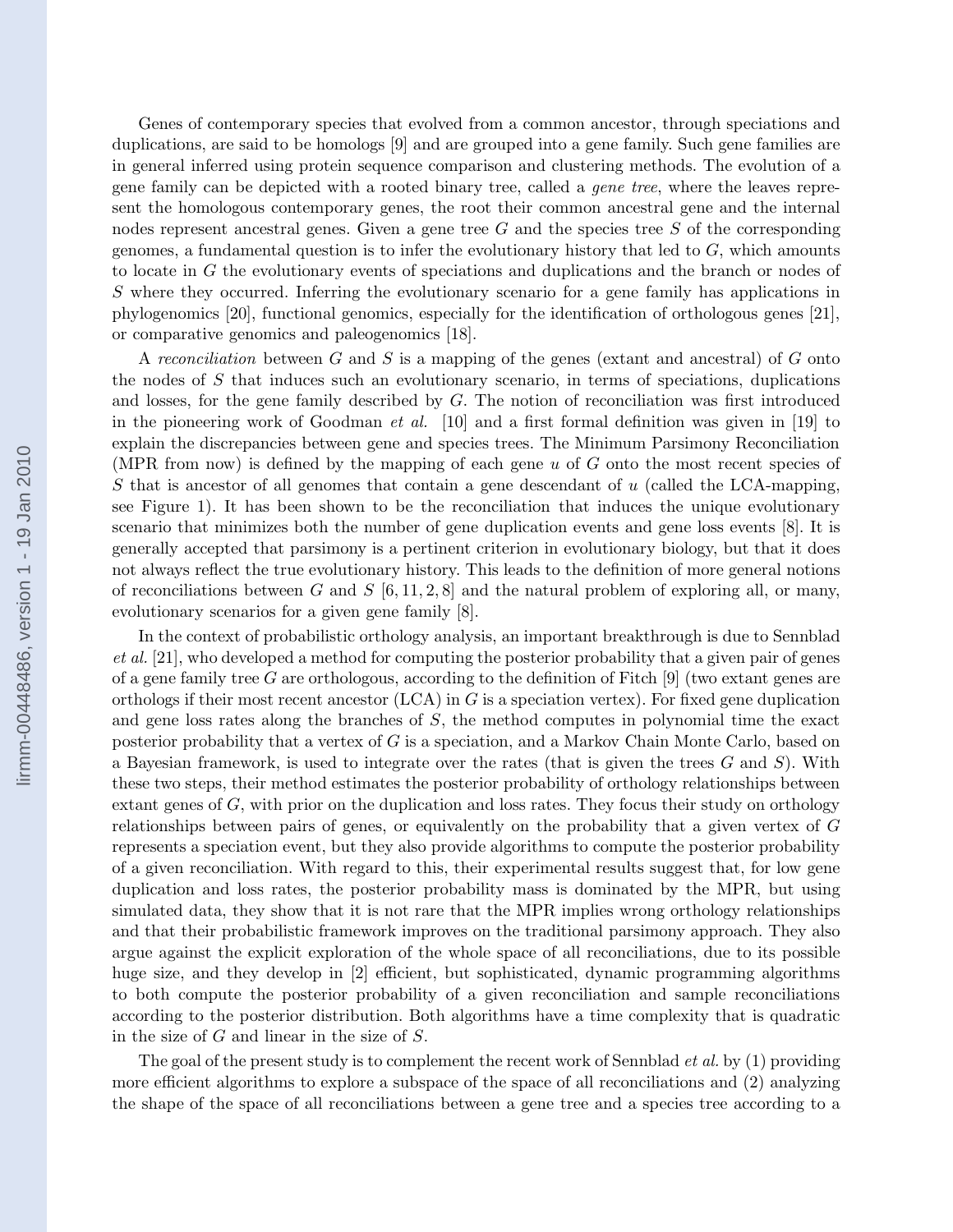probabilistic criterion, when gene duplication and loss rates are known. Our contribution is twofold. First, we extend the algorithm described in [8], to explore the whole space of the reconciliations between a gene tree and a species tree, in order to compute or estimate efficiently the posterior probability of the set of all visited reconciliations, whether this set represents the whole space or only a subspace if the latter is too large. This algorithm improves on the algorithms described in [2], as computing the probability for the visited reconciliations can be done in average linear time, both in the size of  $G$  and in the size of  $S$ , for each visited reconciliations. This makes possible to explore larger sets of reconciliations, a property we use in our experiments to study the probabilistic landscape of real and simulated datasets. We study a real dataset of fungal gene families and several simulated datasets, obtained with moderate but realistic gene duplication and loss rates, and we show that, in general, a small subset of reconciliations located close to the MPR cover the whole probability mass. Hence, the posterior probability of the plausible evolutionary scenarios of a gene tree G according to S can be estimated efficiently with very good precision.

## 2 Material and Methods

#### 2.1 Trees and reconciliations

Let T be a binary tree with vertices  $V(T)$  and edges  $E(T)$ , with labeled leaves. Let  $r(T)$ ,  $L(T)$ , and  $\Lambda(T)$  respectively denote its root, the set of its leaves, and the set of the labels of its leaves. For a vertex u of T, we denote by  $u_1$  and  $u_2$  its children and by  $T_u$  the subtree of T rooted at u. For a vertex  $u \in V(T) \setminus \{r(T)\}\)$ , we denote by  $p(u)$  its parent and by  $(p(u), u)$  the edge of T with  $p(u)$  as the departure vertex.

Let G be a gene tree and S be a species tree, with  $\Lambda(G) \subseteq \Lambda(S)$ . Following [8], a reconciliation between G and S maps each vertex u of G onto either a vertex or an edge of S and is denoted  $\alpha: V(G) \to V(S) \cup E(S)$ . (see Appendix A for a complete formal definition and Figure 1 for an illustration). If  $\alpha(u) = x \in V(S)$ , u represents a gene that will be present in single copy in the two genomes  $x_1$  and  $x_2$  following a speciation event that happened to x. Otherwise,  $\alpha(u)$  $(p(x), x) \in E(S)$  and u represents a gene of the ancestral species  $p(x)$  that has been duplicated in the descendant species x. For simplicity, we assume that  $r(G)$  has a singe copy in the ancestral genome  $r(S)$ , as the case where  $r(G)$  is duplicated in the ancestor species  $r(S)$  can be handled easily by adding a branch prior to  $r(S)$ .

#### 2.2 Exploring the space of reconciliations

Following  $[8]$ , we explore reconciliations between G and S according to an exploration tree denoted  $T(G, S)$  (see Figure 15 in Appendix A), whose root is the MPR, also denoted  $\alpha_{min}$  from now, and such that two reconciliations that are incident in  $\mathcal{T}(G, S)$  differ only by a single Nearest Mapping Change (NMC). An NMC is an operator introduced in [8] which transforms a first reconciliation into a second one by moving the mapping of an internal vertex of  $G$  by one vertex/edge of  $S$  either downward or upward. (See Figure 2 for an illustration).

 $D_{NMC}(\alpha_{min}, \alpha)$  corresponds to the depth in  $\mathcal{T}(G, S)$  of a given reconciliation  $\alpha$ , i.e. the minimum number of NMC needed to transform  $\alpha$  into  $\alpha_{min}$ .  $D(\mathcal{T}(G, S))$  denotes the maximum depth of a reconciliation of  $\mathcal{T}(G, S)$ ; for a given depth d,  $\mathcal{T}_d(G, S)$  is the subtree of  $\mathcal{T}(G, S)$  rooted at  $\alpha_{min}$  and formed of each reconciliation  $\alpha \in \mathcal{T}(G, S)$  such that  $D_{NMC}(\alpha_{min}, \alpha) \leq d$ .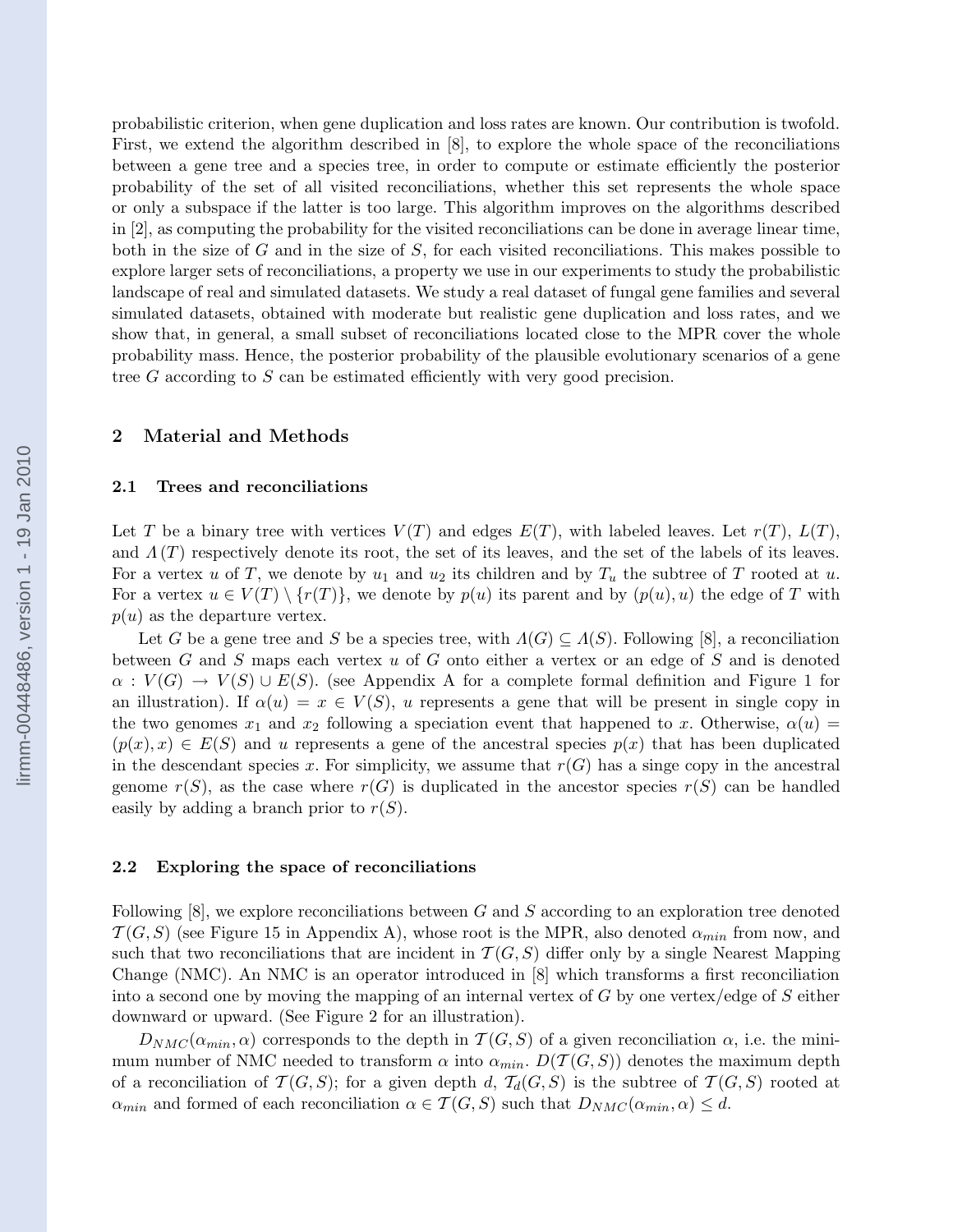

Fig. 1. Top: the species tree S has four (extant) species  $(A, B, C, and D)$ . The gene tree G has six (extant) genes, where each gene belongs to one of the four species (i.e. gene A1 belongs to species A). The arrows represent the LCA-mapping between  $G$  and  $S$ . Bottom: Minimum Parsimony Reconciliation between  $G$  and  $S$  induced by the LCA mapping. A circle (square) represents an internal vertex of G that is mapped on an internal vertex (resp. edge) of S, that is a speciation (resp. duplication) event. A cross represents a gene loss. The right lineage of the first duplication has no extant gene that descents from it, as opposite to its left lineage. We then say that this duplication is hypothetical, because it is not a useful information for the evolutionary scenario of the extant genes of G along S. Hence, such duplication is not depicted by the reconciliation.



Fig. 2. Left: a section of the reconciliation depicted in Figure 1. Here, the mapping of vertex 2 forbids to move up vertex 3. Center: the vertex 2 changes from a speciation to a duplication by moving it up. Right: then, vertex 3 can be moved up and still is a duplication.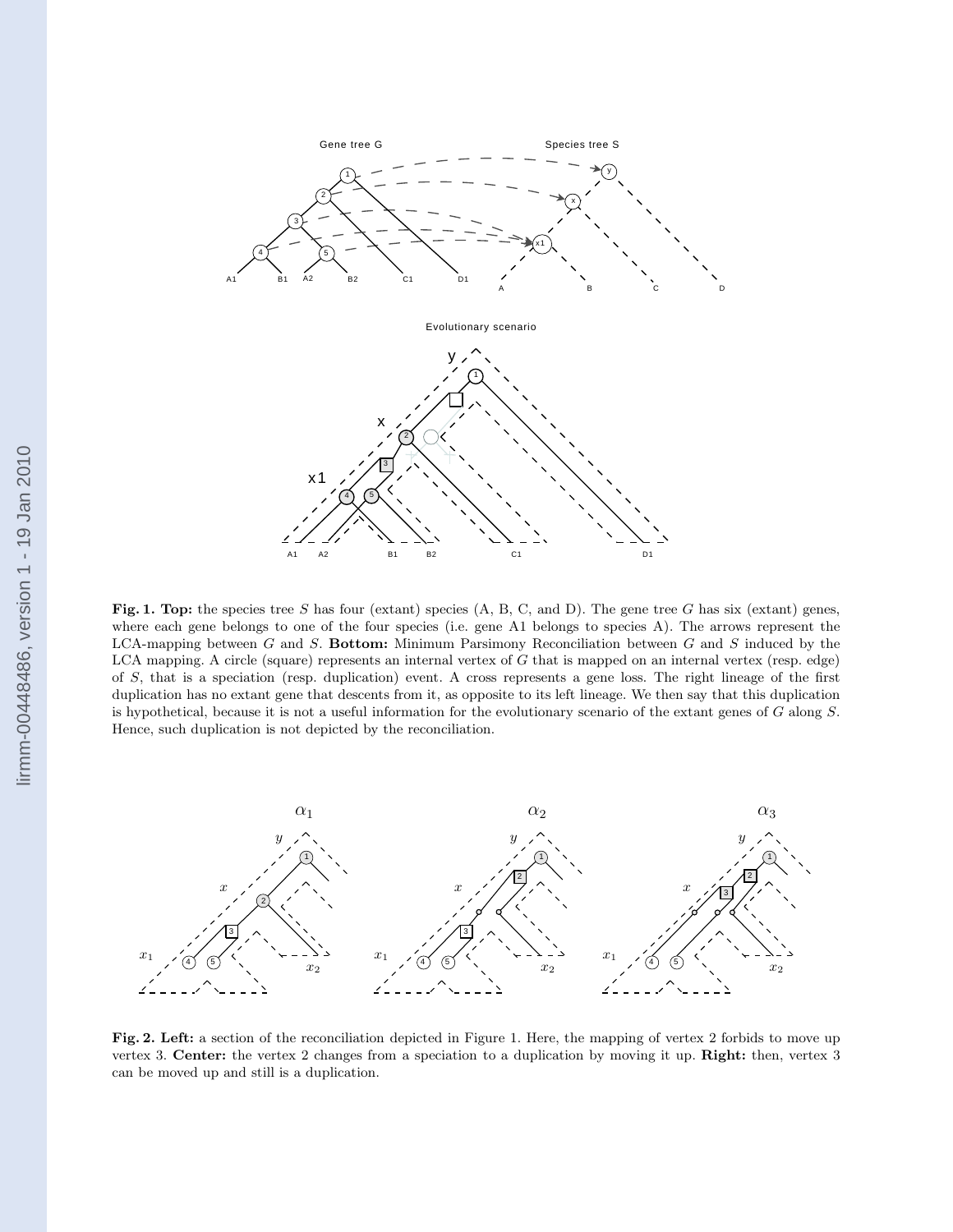#### 2.3 The probabilistic framework

We now assume that for each branch of  $S$ , the length of the branch, as well as a gene duplication rate and a gene loss rate are known.

For a reconciliation  $\alpha$  between G and S,  $P(G, \alpha)$  denotes the probability that a single gene of the ancestral species  $r(S)$  evolves along S and generates a gene tree that is isomorphic to G following the evolutionary scenario induced by  $\alpha$ . Hence, the probability  $P(G)$  of generating G along S is the sum of  $P(G, \alpha)$  over all reconciliations  $\alpha$  between G and S, and the posterior probability of a reconciliation  $\alpha$ , given G, is  $P(\alpha|G) = \frac{P(G,\alpha)}{P(G)}$ .

Given a set T of K reconciliations  $\{\alpha_1, \ldots, \alpha_K\}$ , the probability of G based on these reconciliations is defined as follows:  $P_{\mathcal{T}}(G) = \sum_{i=1,\dots,K} P(G, \alpha_i)$ . If  $\mathcal{T} = V(\mathcal{T}(G, S))$ , then  $P_{\mathcal{T}}(G)$  is the exact probability of  $G$ . Otherwise, it is a  $\mathcal T$ -approximation.

Given a subtree  $T_d(G, S)$  of  $T(G, S)$ , the sum of the posterior probability of each reconciliation  $\sum_{\alpha \in \mathcal{T}_{d}(G,S)} P(\alpha|G).$  $\alpha$  located in  $\mathcal{T}_d(G, S)$  is called its probability mass and is defined as follows  $P(\mathcal{T}_d(G, S)|G)$  =

We now present our main algorithmic results.

**Theorem 1.** Let G be a gene tree and S a species tree, with  $|V(S)| = m$  and  $|V(G)| = n$ , and T a connected subtree of  $T(G, S)$  containing K reconciliations between G and S. Then,

- 1. computing the exact posterior probability  $P(\alpha|G)$  for all K reconciliations  $\alpha$  of T can be done in time and space  $O(mn^2 + K(m + n)),$
- 2. computing the T-approximation  $P_{\mathcal{T}}(\alpha|G)$  of the posterior probability for all K reconciliations  $\alpha$ of T can be done in time and space  $O(mn + K(m+n))$ .

Proof. The computation scheme is based on

- an  $O(mn^2)$  algorithm to compute  $P(G)$  described in [2, Theorem 6.9], if one is interested in computing the exact posterior probabilities of the visited reconciliations,
- the exploration of T starting at  $\alpha_{min}$ , using the general scheme described in [8], that requires time  $O(K)$ ,
- the computation of the probability  $P(G, \alpha_{min})$  in  $O(mn)$  time [2, Theorem 5.21],
- Lemma 1 below that states that the probability of a newly visited reconciliation can be obtained from the previous one in  $O(m+n)$  time.

All together, this gives the stated complexities

If one is interested in the posterior probability distribution of a subset of reconciliations, this result improves, from an efficiency point of view, on the algorithm presented in [2], that has an  $O(mn)$ time complexity to compute  $P(G, \alpha)$  for a given reconciliation  $\alpha$ , while Lemma 1 below shows it can be updated in  $O(m+n)$  time after a single NMC. Moreover, provided the T-approximation of the posterior probability  $P(\alpha|G)$  is a good approximation, the computational cost gain of our method makes it valuable in the context where duplication and loss rates are not known but are computed through an MCMC approach, where a large number of posterior probability computations is required (see [21]). The precise experimental results we present in the Results section, especially for very large sets of reconciliations, were obtained thanks to this computational complexity improvement.

**Lemma 1.** Given two reconciliations  $\alpha$  and  $\alpha'$  of  $\mathcal{T}(G, S)$  that are separated by a single NMC, the time complexity to compute  $P(G, \alpha')$  given  $P(G, \alpha)$  is  $O(m + n)$ .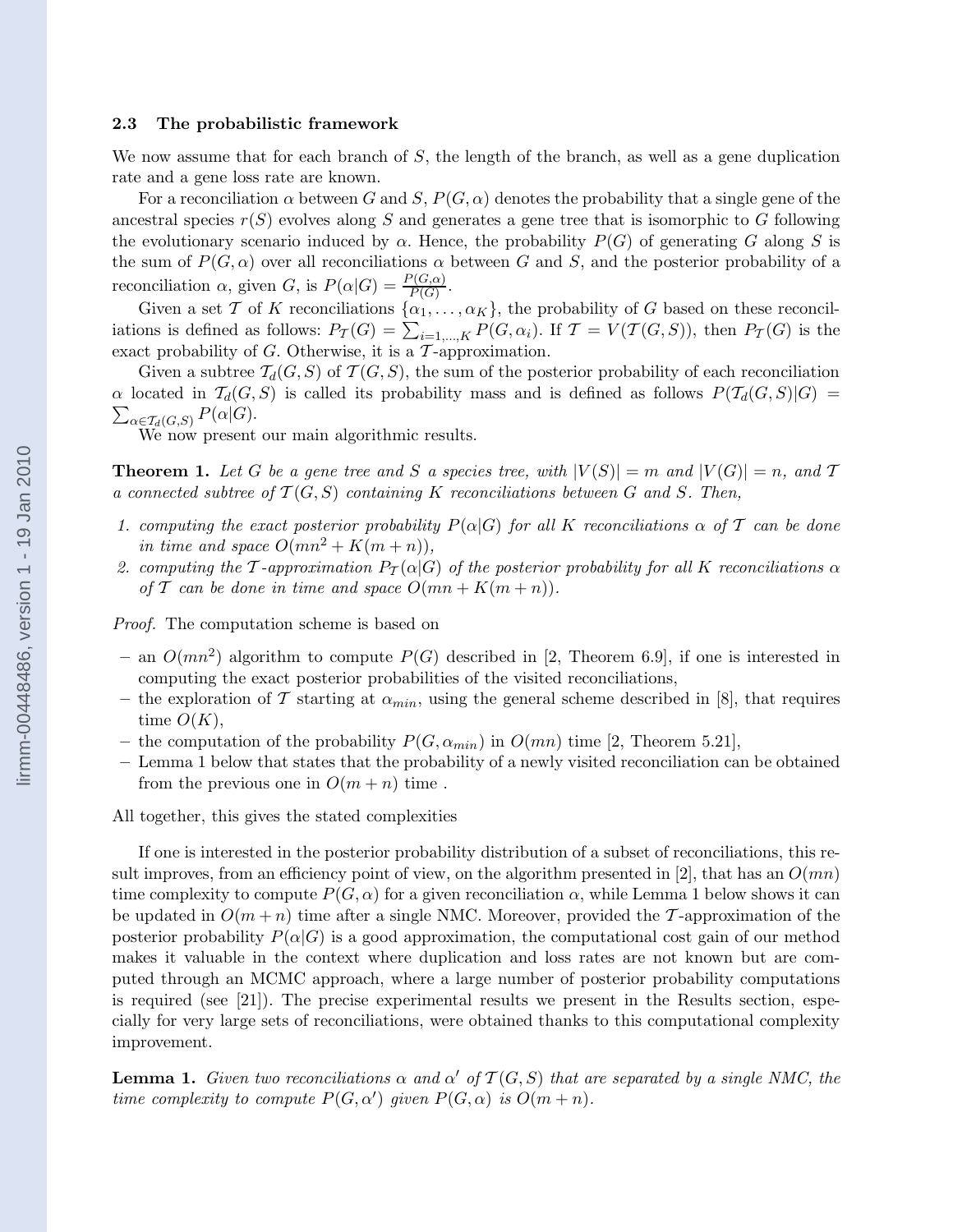Proof. The proof relies on the recursion described in [2] to compute the probability of generating  $(G, \alpha)$  (called a reconciled tree from now) along S, and we outline here its main properties.

Following the notation of  $[2]$  and given an internal vertex x of S and a vertex u of G such that  $\alpha(u) = x, r_V(x, u)$  denotes the probability that the evolution of the gene u along the species tree  $S_x$  results in the reconciled tree  $(G_u, \alpha_u)$ , where  $\alpha_u$  is the reconciliation between  $G_u$  and  $S_x$  that is induced by  $\alpha$ . The computation of this probability is based on Recursion 1 below and on the four components:

- $-r_A(x_1, u)$  is the component of  $r_V(x, u)$  for the edge  $(x, x_1)$  and the subtree  $S_{x_1}$  (<sup>4</sup>).
- $-Q_{x_1}(l)$  is the probability that the evolution of u along this edge generates l non-ghost genes<sup>5</sup> that belong to  $x_1$ .
- If the subtree of G induced by this evolution and rooted at u is denoted  $G_{u||x_1}$ , which is called a sliced subtree (see Figure 1: the colored vertices of G correspond to  $G_{u||x_1}$ , where u denotes the speciation vertex 2),  $h(G_{u||x_1})$  is the probability that the sliced subtree of G generated by this evolution is isomorphic to  $G_{u||x_1}$ , assuming that all such subtrees are equiprobable.
- Finally,  $W(x_1, u)$  corresponds to the number of ways the reconciled trees rooted at the leaves of  $G_{u||x_1}$  can be exchanged to produce a reconciled tree that is isomorphic to  $(G_u, \alpha_u)$ .

Recursion 1. ([2, Recursion 5.20]) The probability of a reconciled tree  $(G, \alpha)$ . Let  $x \in V(S)$ ,

$$
r_V(x, u) = \begin{cases} 1 & \text{if } x \in L(S), u \in L(G), u \in \alpha^{-1}(x) \\ r_A(x_1, u) \ r_A(x_2, u) & \text{otherwise} \end{cases}
$$

$$
r_A(x, u) = \begin{cases} Q_x(0) & \text{if } L(G_{u||x}) = \emptyset \\ Q_x(|L(G_{u||x})|) \ W(x, u) \ h(G_{u||x}) & \prod_{v \in L(G_{u||x})} r_V(x, v) \text{ otherwise.} \end{cases}
$$

According to [2, Theorem 5.21], if the root of G is mapped on the root of S (that is  $\alpha(r(G))$ )  $r(S)$ , the probability that an evolutionary scenario produces the reconciled tree  $(G, \alpha)$  is  $P(G, \alpha)$  $r_V(r(S), r(G))$  and can be computed in time  $O(mn)$ , where  $|V(S)| = m$  and  $|V(G)| = n$  (<sup>6</sup>).

We now prove the lemma. Consider the three reconciliations of Figure 2, and let  $v$  and  $u$ , and  $a_1$  and  $a_2$  respectively denotes the vertices labeled 1 and 2, and the left and right artificial vertices that are mapped on species x in  $\alpha_2$ . Given that the probability  $P(G, \alpha_1)$  is computed and the NMC that moves u upward is applied on  $\alpha_1$  and results in  $\alpha_2$ , the new probability  $P'(G, \alpha_2)$  is updated as follows:  $r'_{A}(x_1, a_1) = r_{A}(x_1, u), r'_{A}(x_2, a_1) = Q_{x_2}(0), r'_{A}(x_1, a_2) = Q_{x_1}(0),$  and  $r'_{A}(x_2, a_2) = Q_{x_2}(0)$  $r_A(x_2, u)$ . As the sliced subtree  $G_{v||x}$  changes following the NMC applied on u, both  $h(G_{v||x})$  and  $W(x, v)$  have to be recomputed. According to [2], the time complexities to compute  $Q_{x_1}(0)$  and  $Q_{x_2}(0)$  and to compute  $h(G_{v||x})$  and  $W(x, v)$  respectively are  $O(m)$  and  $O(n)$ . It is then immediate that the time complexity to compute  $P'(G, \alpha_2)$  given  $P(G, \alpha_1)$  is  $O(n+m)$ . For the three others NMCs, the proof is similar.

<sup>&</sup>lt;sup>4</sup> In  $r_V(x, u)$  (resp.  $r_A(x_1, u)$ ), the r stands for reconciliation and the subscript V (resp. A) indicates that it starts at the considered vertex (resp. arc) of S.

 $5$  Given an evolutionary scenario for a gene family  $G$ , an ancestral gene that belongs to an ancestral species x of S that goes extinct before reaching the leaves of  $S_x$  is called a ghost gene. Hence, a non-ghost gene in such an evolutionary scenario is a gene that has at least one descendant among the extinct genes of G.

<sup>&</sup>lt;sup>6</sup> The case where  $r(G)$  is not mapped on  $r(S)$ , but is mapped on an edge or another vertex of S, is similar to the one described above and we omit it for simplicity.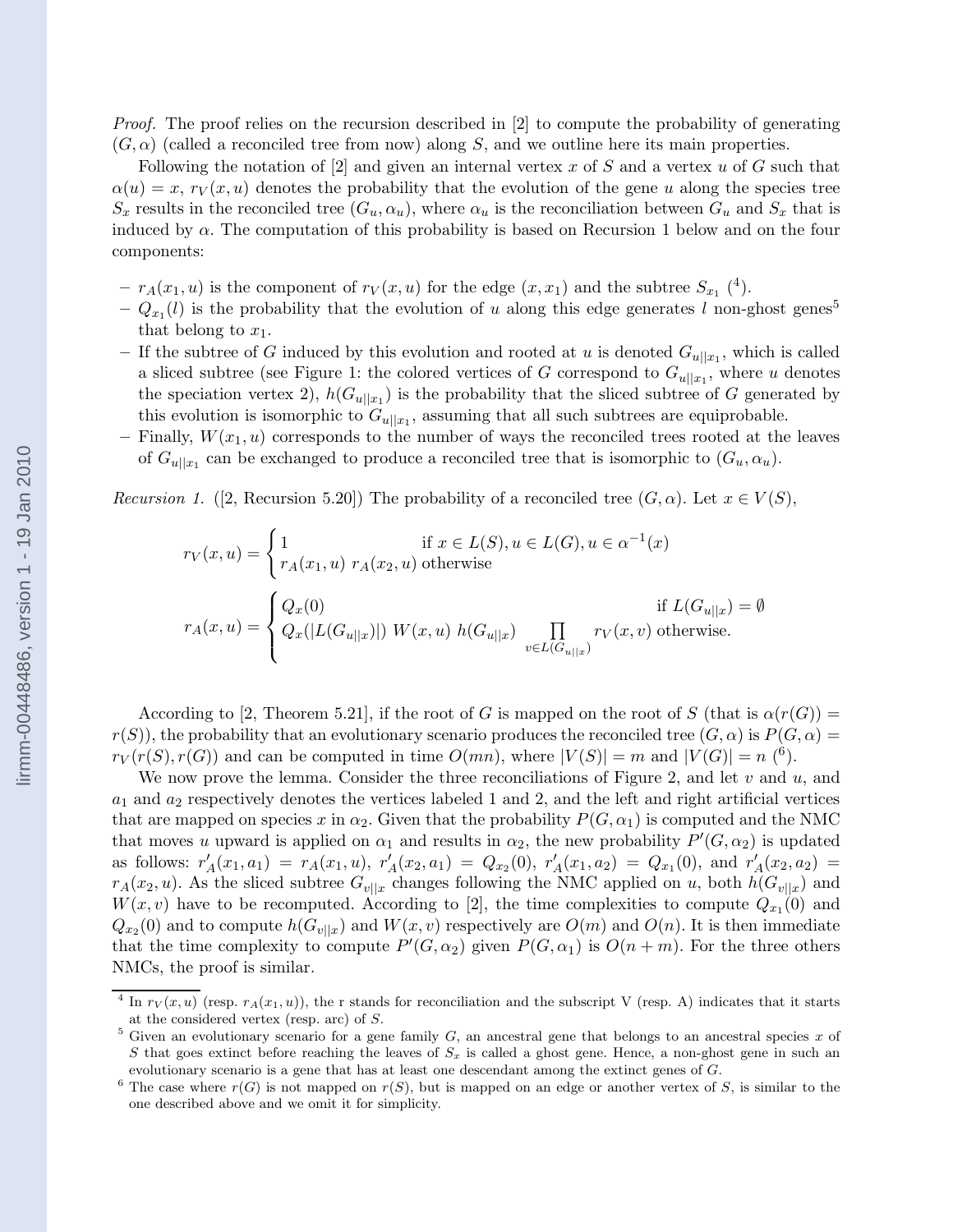#### 2.4 A dataset of fungal gene families

We considered 12 fungal genomes, whose species tree is given in Figure 16 of Appendix B. Althought there is debate (see [16]) over the true phylogeny, we argue that the signals of our experiments are sufficiently clear so that a phylogenetic error would have a small impact. For these 12 species, we considered 1278 gene trees from [24], which originally contains a total of 20598 gene families from 12 fungal genomes. After keeping only a single copy for sets of isomorphic gene trees, 1543 gene trees remain. From these 1543 gene trees, we conserved the 1278 ones whose reconciliation space contains between 10 and  $10<sup>7</sup>$  reconciliations, called from now the A-trees. The distribution of all the A-trees  $G$  according to the number of genes and species present in  $G$  and to the size and depth of  $\mathcal{T}(G, S)$  are depicted in Figure 17 of Appendix B.

The branch length (in Million of Years) of the species tree  $S$  were computed by a Bayesian framework that takes as input homologous DNA sequences and assumes that the rates of nucleotide substitutions is constant over any branch, but it can differ among the branches (relaxed molecular clock) [22]. The duplication and loss rates along the branches of S were estimated by CAFE [5]. which takes as input the branch lengths and the profiles (i.e. the number of genes per species) of the 20598 fungal gene families, and performs an Expectation-Maximization algorithm to find the rates that maximizes the probability of the observed profiles. We performed several runs of the algorithm, without regrouping the branches of  $S$  into rate classes, and observed that it converges to the same rate for each branch of S.

#### 2.5 Datasets of synthetic gene trees

We computed synthetic sets of gene trees obtained from the fungi species tree  $S$ , with three different rates of gene duplication and loss. We defined three classes of rates using 1, 1.4, and 1.8 as the Increasing Factor (I.F. for short) on the previous ones  $^7$  and, for each I.F., we generated synthetic gene trees along  $S$  using a birth-and-death process starting from a single ancestral gene. Given length and duplication and loss rates along each branch of S, the generation of a gene tree starts with a single gene u at  $r(S) = x$ , simulates its evolution along the branch  $(x, x_1)$  (resp.  $(x, x_2)$ ) using the birth-and-death [17] process, which computes the probability that u has n descendants that belong to  $x_1$  (resp.  $x_2$ ), and recursively repeats this process throw the extant species of S. Afterward, the synthetic gene tree  $G$  is obtained by the removal of each ghost gene, and the resulted evolutionary scenario corresponds to the real reconciliation  $\alpha_{\text{real}}$  between G and S. The I.F. 1.8 is the highest one considered because it induces 14 gene trees that cover the 12 genomes, as opposite with an I.F. of 2 for which none such tree were generated. For each considered I.F., the considered synthetic gene trees were obtained by 2000 such simulations and the conservation of all the unique A-trees, after the removal of multiple copies. We then obtained 1051 A-trees with I.F. 1, 1025 with I.F. 1.4 and 924 with I.F. 1.8. The characteristics of these genes trees, in terms of number of genes, species, and reconciliation spaces are depicted in Figure 18 (see Appendix B).

It is important to point out that the birth-and-death process does not take into consideration some evolutionary properties: genes that belong to the same protein complexes tend to have similar evolutionary scenarios [12]; whole genome or large segmental duplications (such events happened in yeasts evolution [23, 25]); after duplication of a gene, the evolution of one copy tends to affect the other  $[7]$ ; the duplication and loss rates may not be constant along the branches of S. These discrepancies may be the reason why the distributions of the number of genes and species present in a gene tree differ between the trees generated by the rates estimated by CAFE and the 20598

 $\frac{7}{1}$  That is each (duplication and loss) rate along any branch of S is multiplied by the considered factor.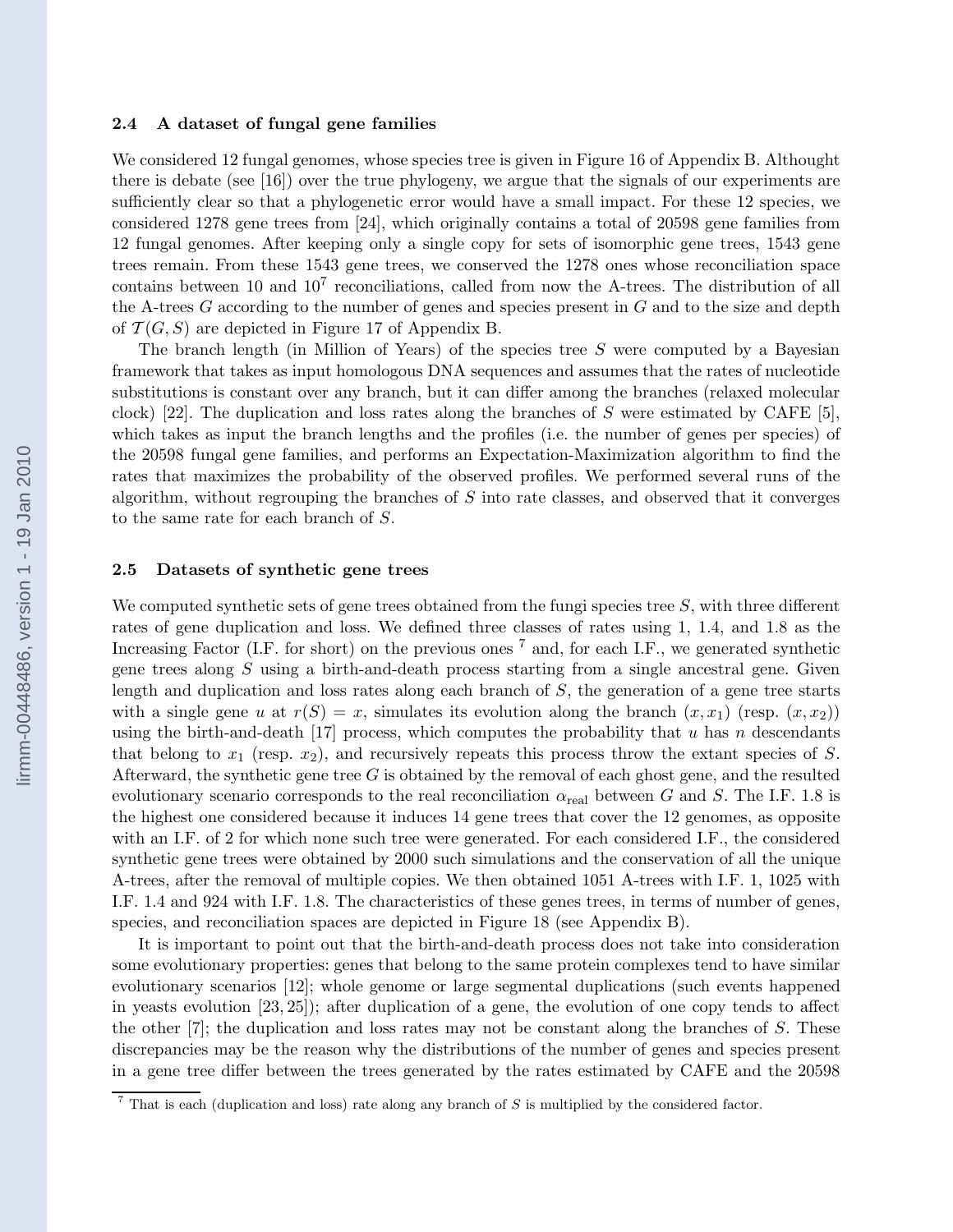real ones mentioned before, which are used by CAFE to estimates these rates (see Figure 17 and 18). However, these synthetic gene trees provide valuable and reasonable datasets to study the probabilistic landscape of the space of reconciliations, which is our goal in the present work.

## 3 Results

The main concerns of our experiments is to sustain the two following observations.

- 1. The probability mass of the whole tree of reconciliations is technically covered (i.e. approximated with very high precision) by a small set T of reconciliations located close to  $\alpha_{min}$ .
- 2. For a given reconciliation  $\alpha$  that belongs to T, the approximation  $P_{\mathcal{T}}(\alpha|G)$  is a very precise approximation of the exact posterior probability  $P(\alpha|G)$ .

We first illustrate these facts on a real dataset of fungal gene families, then we show they remain true with synthetic gene trees obtained with higher duplication and loss rates.

#### 3.1 Fungal gene trees

To begin, let us describe two observations regarding the MPR  $\alpha_{min}$  over the 1278 A-trees.

- 1. In 1276 cases, the MPR is the most probable reconciliation, and in the two remaining cases, the most probable reconciliation  $\alpha^*$  is one NMC away from  $\alpha_{min}$ .
- 2. The average probability  $P(\alpha_{min}|G)$  is 0.94672 with a standard deviation of 0.03906, and varies from 0.98 when the depth of  $\mathcal{T}(G, S)$  is 5 or less to 0.88 when the depth of  $\mathcal{T}(G, S)$  is between 55 and 60 (See Figure 3). Note however that it happens that  $\alpha_{min}$  has a significantly lower posterior probability, pointing at gene families where the probability mass is more evenly distributed.



Fig. 3. Over all 1278 A-trees G, average posterior probability of  $\alpha_{min}$  (y axis) according to the depth of  $\mathcal{T}(G, S)$ (x axis; gene trees are grouped by classes for which the depth divided by 5 is equal), together with the standard deviation, the maximum and minimum probabilities.

Next, we recorded the variation of the exact posterior probability  $P(\alpha|G)$  with respect to the depth of  $\alpha$ . Our results, described in Figure 4 below show that, on the average, this probability decreases very quickly with the depth.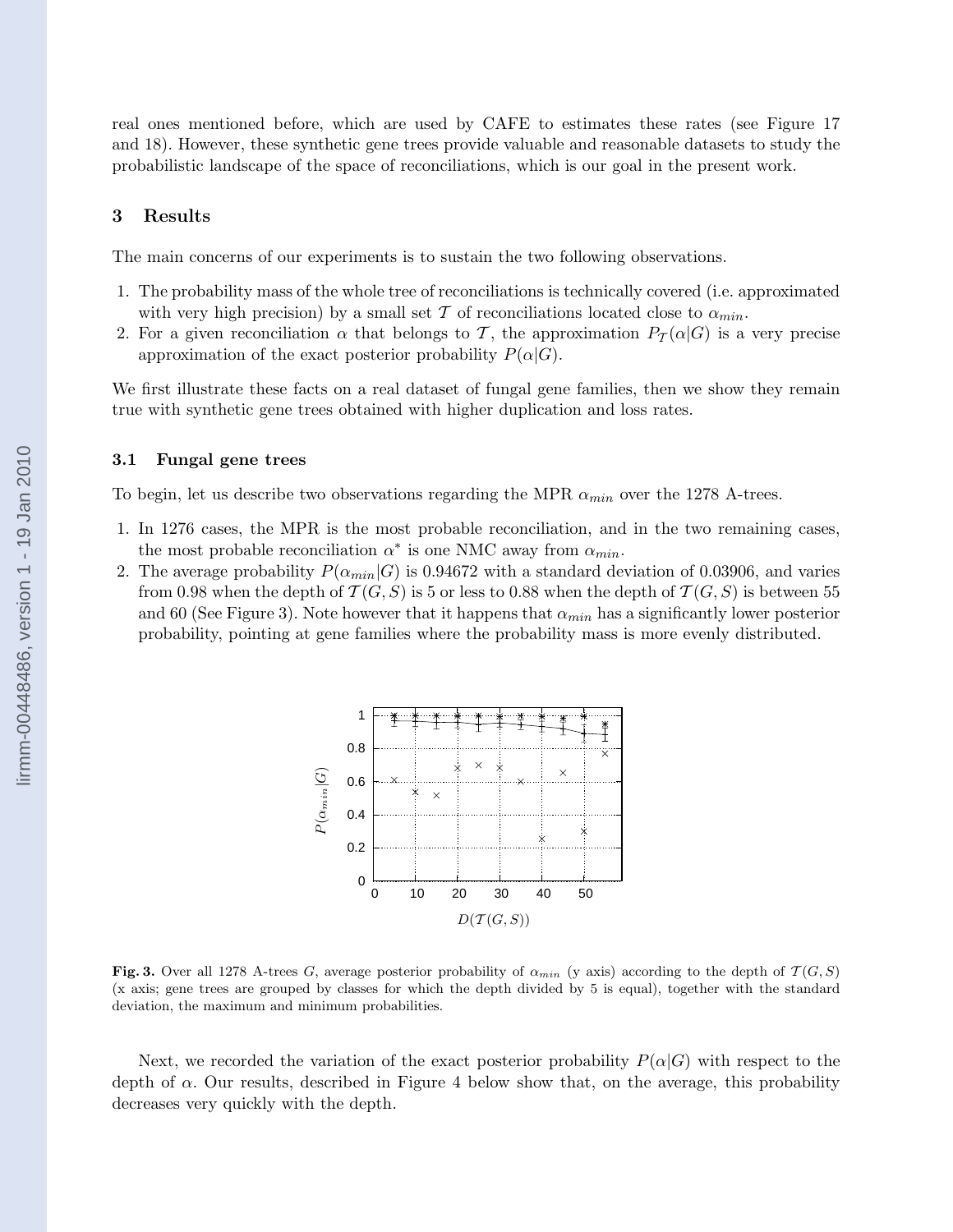

Fig. 4. Over all 1278 A-trees G, (left) average probability (y axis) of each reconciliation  $\alpha \in \mathcal{T}(G, S)$  located at the same depth in  $\mathcal{T}(G, S)$  (x axis), and (right) zoom on the reconciliations of depth at most 5.

These observations agree with previous ones for datasets with low gene duplication and loss rates [21] and give a clear insight on the fact that the probability mass of the whole space tree is concentrated around  $\alpha_{min}$ , and the depth of this tree has a relative small impact (although not negligible) on these probabilities. Note also that, although the standard variation of the average probability of the MPR is relatively low, this does not prevent some cases where the MPR has a relatively low probability a posteriori (down to less than 0.3 in some cases). This suggests that, for some gene families, even with low rates, exploring a relatively large subspace of the space of reconciliations is worth it.

Next, we analyzed the depth required to explore sufficiently many reconciliations to capture most of the probability mass. Let  $d^{\circ}(T(G, S))$  be the smallest depth for which the probability mass of  $\mathcal{T}_{d^{\circ}(T(G,S))}(G, S)$  is technically equal to one (that is according to the usual C++ floating point precision [15], the sum of the probabilities of the reconciliations in this subspace is 1). Figure 5(left) below plots  $d^{\circ}(T(G, S))$  against  $D(T(G, S))$ . It is clear that, even for very deep reconciliation spaces, a small depth is enough to capture the probability mass: for  $D(\mathcal{T}(G, S)) = 55$ , the average value of  $d^{\circ}(T(G, S))$  is only 4.5, and the maximum required depth is only 9, even when the posterior probability of  $\alpha_{min}$  is low, as shown by Figure 5(right).

To complement these observations, we show in Figure 6 the respective sizes, on average, of the whole reconciliation spaces and of the subspace that covers the probability mass. It shows that as few as a thousand reconciliations are necessary to cover the probability mass even with spaces of up to ten millions of reconciliations.

Another argument for the concentration of the whole probability mass around the MPR is how fast it increases for a subtree  $T_d(G, S)$  according to a given depth d. We performed such analysis on the 24 A-trees G for which  $D(\mathcal{T}(G, S))$  belongs to the highest depth range (that is between 55 and 59), which are the ones with the largest required depth and the smallest probability  $P(\alpha_{min}|G)$ (see Figures 5(left) and 3), and as we can see in Figure 7 below, with a depth  $d$  as small as 2, the probability mass covered by  $\mathcal{T}_d(G, S)$  is almost equal to one.

Although the immediate neighborhood T of  $\alpha_{min}$  of depth  $d^{\circ}(T(G, S))$  technically covers the probability mass of the whole space of reconciliations between  $G$  and  $S$ , the probability of each reconciliation (that is reconciled tree) located beyond this minimal depth may have a non negligible contribution in the computation of the (exact) probability  $P(G)$ . This question is important due to the difference in terms of computational complexity between the exact posterior probability  $P(\alpha|G)$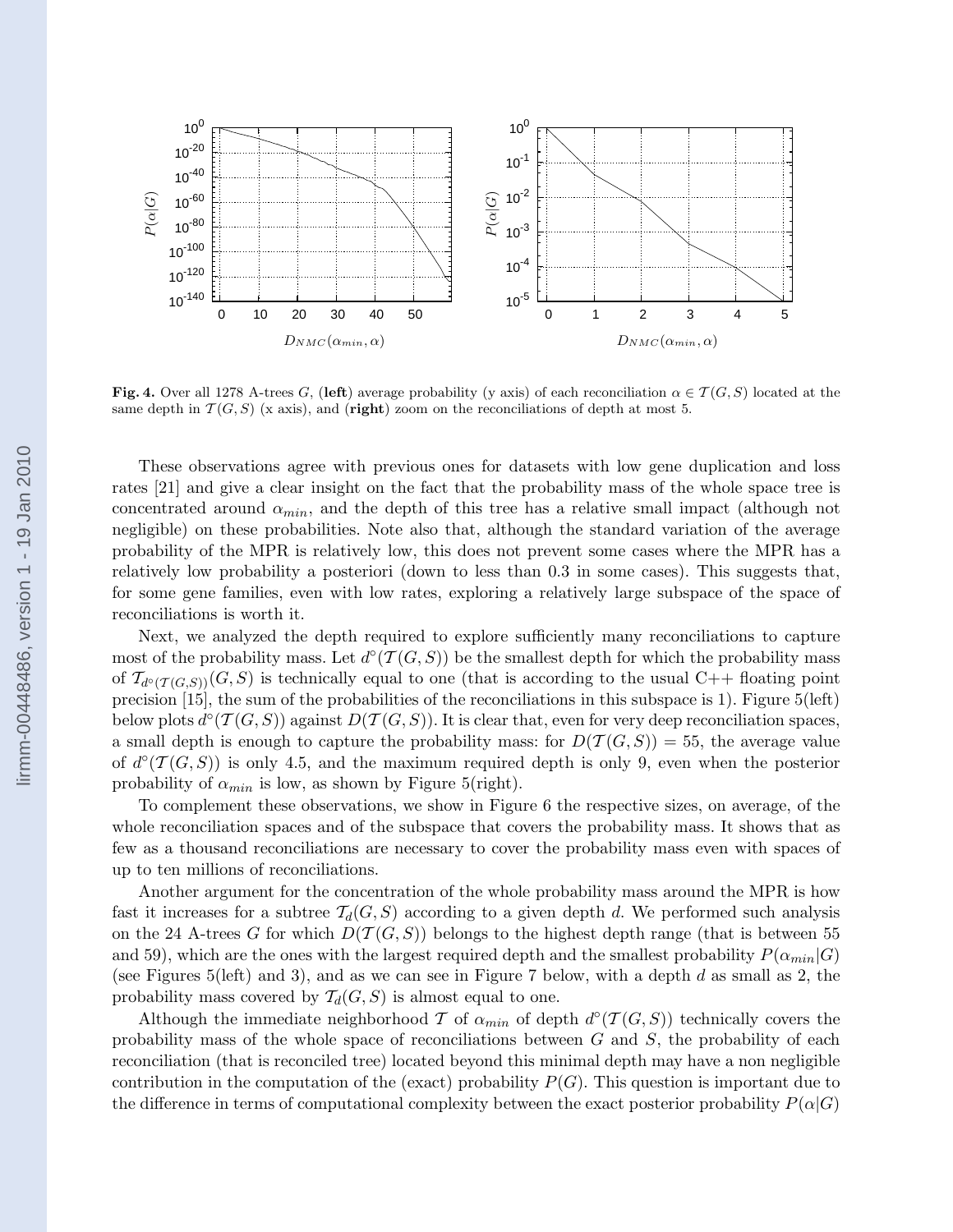

Fig. 5. Over all 1278 A-trees G, (left) average depth  $d^{\circ}(T(G, S))$  (y axis) for each space tree  $T(G, S)$  for which  $D(\mathcal{T}(G, S))$  belongs to the same depth range (x axis), together with standard deviation, minimum and maximum depth, and (right) average depth  $d^{\circ}(T(G, S))$  (y axis) according to the probability of  $\alpha_{min}$  (x axis; gene trees are grouped by classes for which  $P(\alpha_{min}|G)$  divided by 0.1 is equal), together with the standard deviation, minimum and maximum depth.



Fig. 6. Over all 1278 A-trees G, average size of the subtree  $\mathcal{T}_{d^{\circ}}(G, S)$  and of the whole tree  $\mathcal{T}(G, S)$  (y axis) for each space tree  $\mathcal{T}(G, S)$  for which  $D(\mathcal{T}(G, S))$  belongs to the same depth range (x axis).



Fig. 7. Over all 24 A-trees such that  $55 \leq D(\mathcal{T}(G, S)) \leq 59$ , the average probability mass covered by  $\mathcal{T}_d(G, S)$  (y axis) for the considered depth  $d$  (x axis).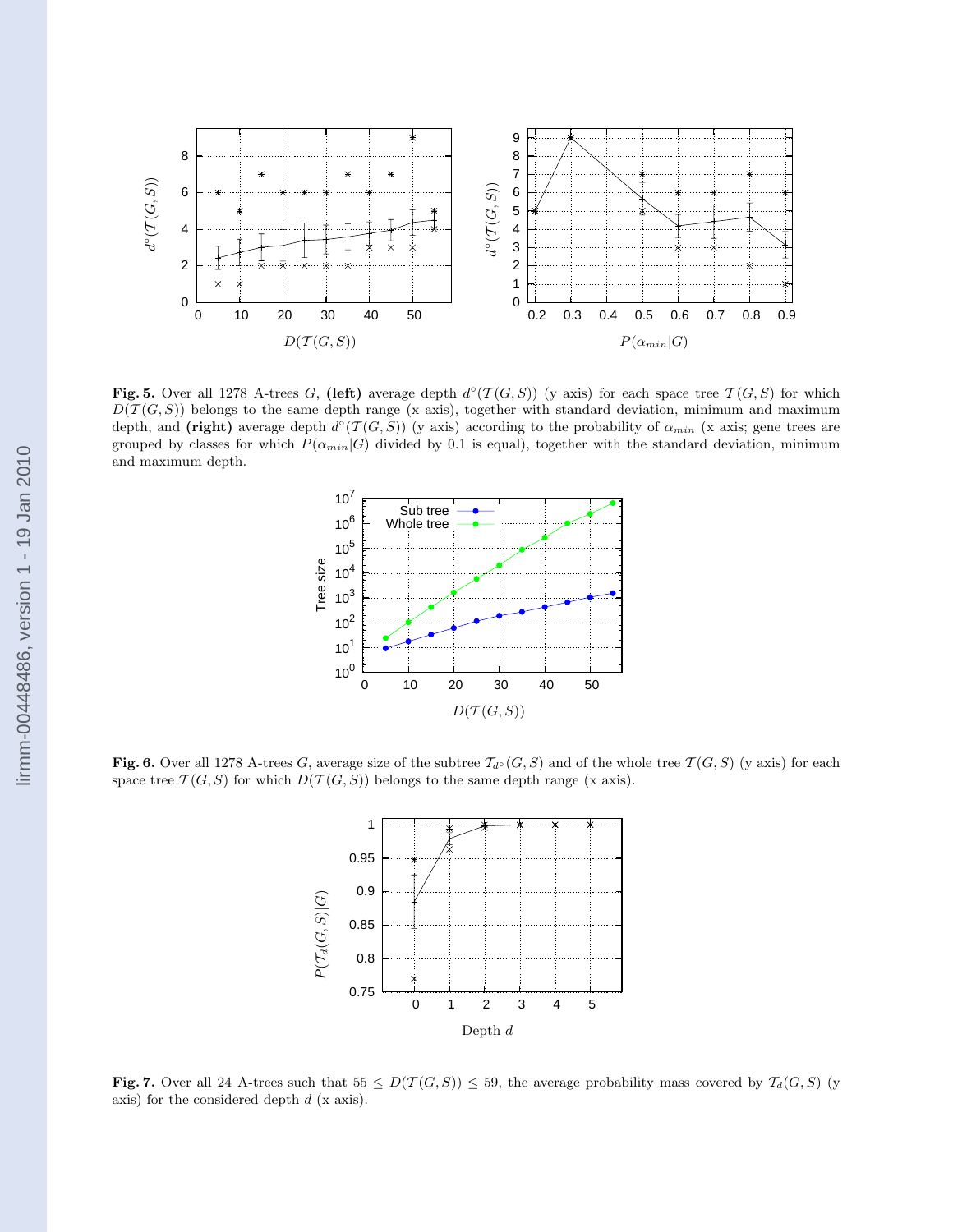for each visited reconciliation  $\alpha$  (Theorem 1, point 1) and its T-approximation  $P_{\mathcal{T}}(\alpha|G)$  (Theorem 1, point 2). To assess this point, we compared the exact probability  $P(G)$  and its T-approximation  $P_{\mathcal{T}}(G)$ , where the error ratio of the latter according to the former is  $1 - P_{\mathcal{T}}(G)/P(G)$ . The results are depicted in Figures 8, 9 and 10 below: (1) the error ratio is inversely proportional to the depth d of the considered subspace  $\mathcal{T}$ ; (2) with a depth d as small as 1, the average ratio is 0.02 and the average number of visited reconciliations is 10, and (3) for each gene tree, the approximation  $P_{\mathcal{T}}(G)$  computed with a subtree T of depth  $d \geq 8$  is equal to  $P(G)$ .



Fig. 8. Over all 1278 A-trees G, the error ratio of the approximated probability  $P_T(G)$  (y axis) for the subtree T (of  $\mathcal{T}(G, S)$  of depth  $d \in \{0, 1, \ldots, 7\}$  (x axis).



Fig. 9. Over all 1278 A-trees G and for each depth  $d \in \{0, 1, \ldots, 8\}$  (x axis), the average size of the corresponding subtree of  $\mathcal{T}(G, S)$  (y axis) both in absolute value (left) and normalized by the number of reconciliations (right).

#### 3.2 Synthetic gene trees

With the duplication and loss rates used above for the 1278 real gene trees, the conclusion is that the immediate neighborhood of the MPR mostly covers the probability mass of the whole tree of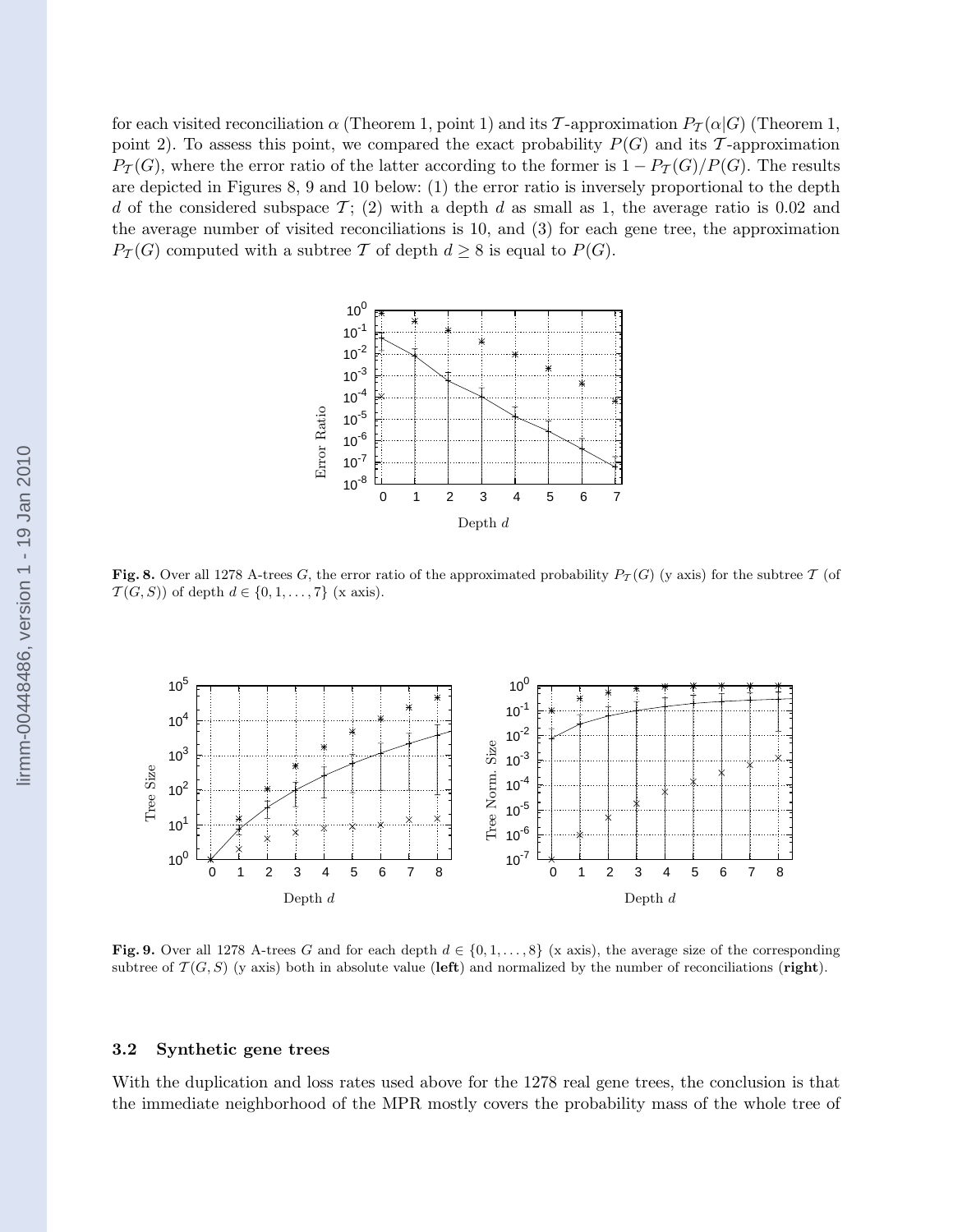

Fig. 10. Same than Figure 9, but for all possible depths.

reconciliations. The question that we address now is whether or not this is true for gene trees that would be generated with higher rates? As we can see in Table 1 below, increasing the duplication and loss rates suggests that the average probability of the MPR  $\alpha_{min}$  decreases and the frequency where it is not the most likely one (denoted by  $\alpha^*$ ) increases. Figures 11 to 14 below show that with higher duplication and loss rates, the probability mass is more evenly dispersed among the reconciliations, but the highest concentration is still located among the most parsimonious evolutionary scenarios and a small subset of reconciliations need to be explored to cover the probability mass.

|     |      |         | I.F. Nb. of gene trees Average $P(\alpha_{min} G) \%$ of the Nb. of G s.t. $\alpha_{min} \neq \alpha^*$ |
|-----|------|---------|---------------------------------------------------------------------------------------------------------|
|     | 1051 | 0.97876 | $0.09\%$ (1)                                                                                            |
| 1.4 | 1025 | 0.95234 | $0.78\%$ (8)                                                                                            |
| 1.8 | 924  | 0.91781 | $1.51\%$ (14)                                                                                           |

**Table 1.** For each I.F.: the number of gene trees (A-trees) generated, the average probability  $P(\alpha_{min}|G)$ , and the number of gene trees G such that  $\alpha_{min} \neq \alpha^*$ . The maximal NMC distance between  $\alpha_{min}$  and  $\alpha^*$  is 2.

#### 4 Discussion and Conclusion

In this work, we presented an efficient algorithm to compute, either exactly or approximately, the posterior probabilities of a subspace of the space of all reconciliations between a given gene tree and a given species tree, provided the gene duplication and loss rates are known. Based on this algorithm, we were able to explore large reconciliations spaces both for real and simulated datasets and we showed that, for realistic species tree and duplication and loss rates, only a very small subset of reconciliations need to be explored to obtain in a very short time very precise approximations of the posterior probabilities of the most likely reconciliations. Such computational speed-up allows to analyze gene families with potentially a very large number of reconciliations, as we demonstrated in our experiments. It can also have applications in a Bayesian framework where duplications and losses rates are estimated using an MCMC approach [21], by reducing the time required in each state of the Markov Chain, for given duplication and loss rates. Our second contribution is experimental.

With gene families from 12 fungal genomes and realistic duplication and loss rates along the corresponding species phylogeny, our analysis on the probabilistic landscape of the space of rec-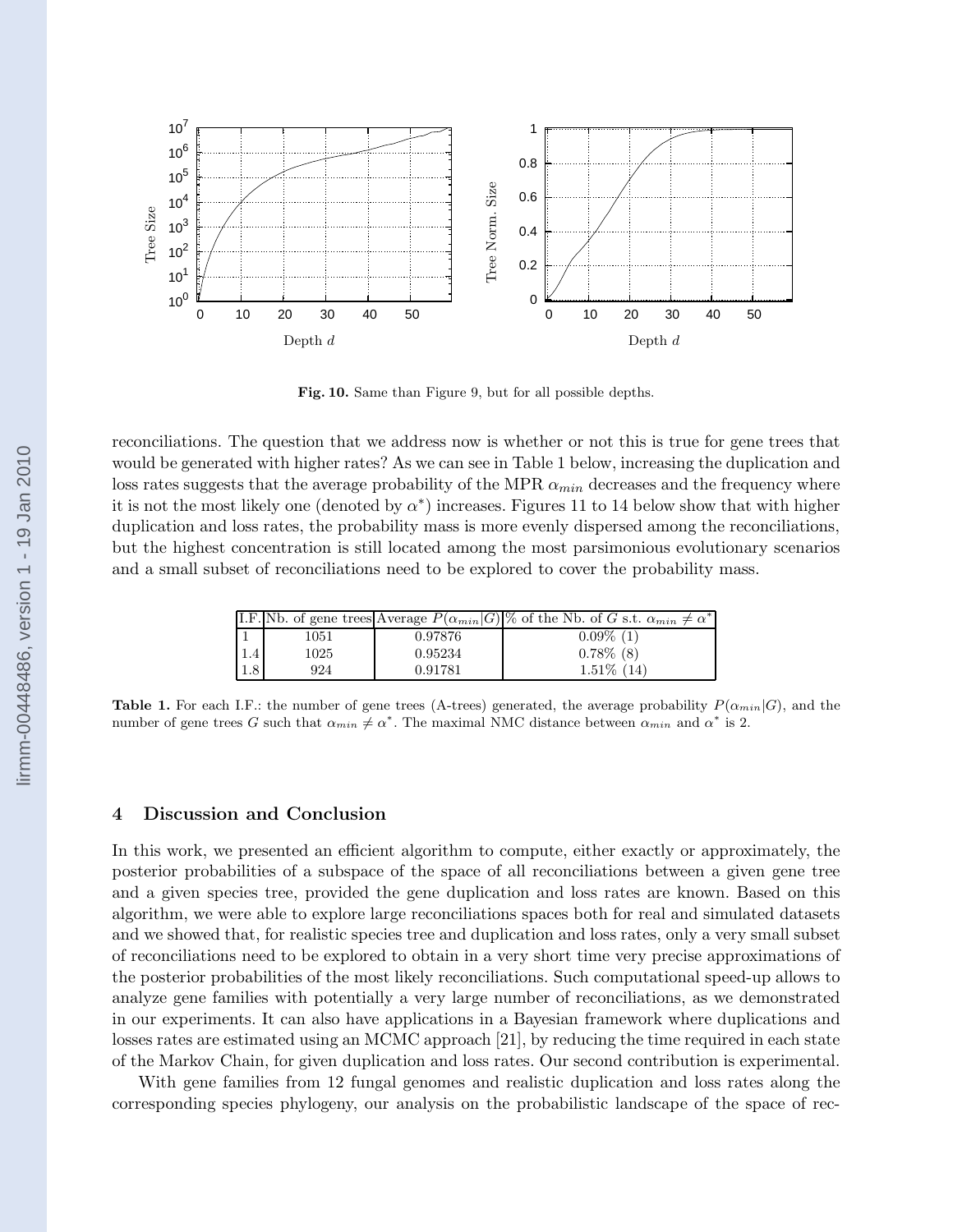

Fig. 11. For each I.F and the considered gene trees (A-trees), (left) average probability  $P(\alpha|G)$  (y axis) of each reconciliation  $\alpha \in \mathcal{T}(G, S)$  at the distance  $D_{NMC}(\alpha_{min}, \alpha)$  to  $\alpha_{min}$  (x axis), (right) zoom on depth less than or equal to 5.



Fig. 12. For each I.F and the considered gene trees (A-trees), (left) average depth  $d^{\circ}(T(G, S))$  (y axis) for each space tree  $\mathcal{T}(G, S)$  for which  $D(\mathcal{T}(G, S))$  belongs to the same depth range (x axis), and (right) average depth  $d^{\circ}(\mathcal{T}(G, S))$ (y axis) for each space tree  $\mathcal{T}(G, S)$  for which  $P(\alpha_{min}|G)$  belongs to the same probability range (x axis).



Fig. 13. For each I.F and the considered gene trees (A-trees), and for each depth  $d \in \{0, 1, \ldots, 8\}$  (x axis), the average size of the corresponding subtree of  $\mathcal{T}(G, S)$  (y axis) both in absolute value (left) and normalized by the number of reconciliations (right).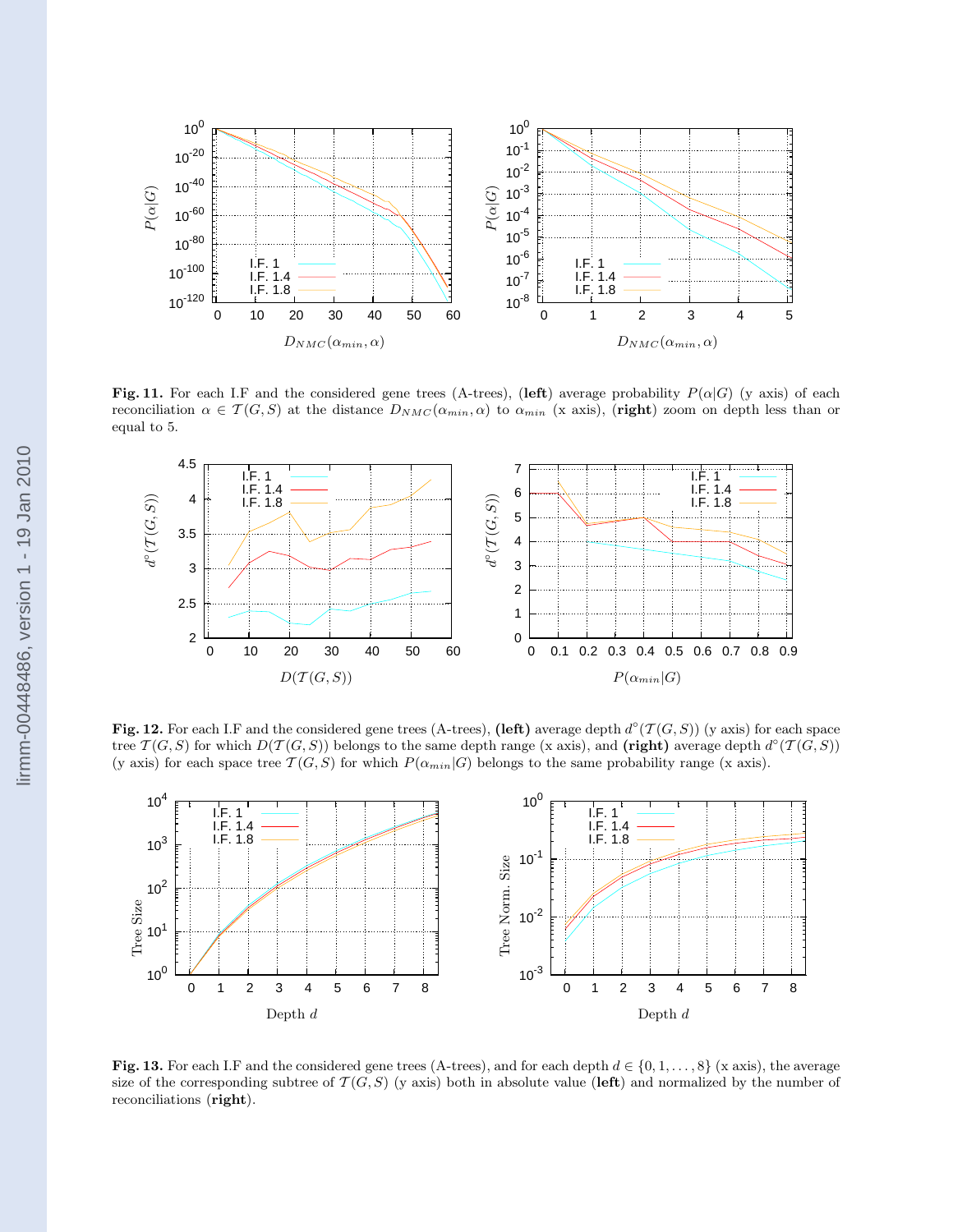

Fig. 14. Same than Figure 10, but for all possible depths.

onciliations show that the more probable is a reconciliation, the more it is located close (in term of NMC operators) to the MPR and the immediate neighborhood of the latter covers most of the whole space probability mass. For synthetic gene trees generated with higher rates, although its probability mass is more evenly dispersed, the same property holds. We believe these results offer the first detailed probabilistic analysis of the space of reconciliations and, together with the recent works of Sennblad *et al.*  $[2, 21, 1]$ , clearly indicate that the probabilistic analysis of gene family evolution is applicable to large datasets, even if more experiments have to be done with different data (higher rates along the considered phylogeny, different duplication and loss rates along a given branch, larger species and gene trees). Recent works on ancestral genome reconstruction for example [18] could benefit from such algorithms.

It would also be important to study different types of data (duplication and loss rates and species phylogeny) where the most probable reconciliation is located far from the MPR and the probability mass of the whole space is not concentrated around a single reconciliation. For such problematic data, it would also be of particular interest to take a look over the generated gene trees (gene family profiles and sizes) to point out gene tree characteristics for which our approach would not be relevant. As a major problem of a Markov Chain Monte Carlo approach is caused by the presence of several peaks in the probability distribution, which forces it to stay in a small region of the space for a long period of time, these informations would obviously be useful when such an approach is used to approximate the posterior probabilities mentioned above, with prior on the rates. With a similar Bayesian framework, our observations can also be useful to develop a MCMC approach to approximate the posterior probabilities of duplication and loss rates given one (or more) gene tree, and that will be an alternative to the Expectation-Maximization approach of [5].

One fundamental application of such probabilistic analysis could be to detect and correct wrong gene trees. One of the major problems in using gene families trees is related to uncertainties and errors in such trees. Hahn illustrated this problem, in a parsimony framework, in [14], while [1] illustrates with the same fungal gene families we considered in a probabilistic framework. One possible approach to detect possible erroneous gene trees could then be to search the neighborhood of a given gene tree G (in terms of operations such as Nearest Neighbor Interchange  $[3]$  or the Tree Pruning and Regrafting [4]) and to see if some of its neighbors has a higher probability. This would require to design efficient algorithms to update efficiently the probability of a gene tree after such an operation is performed.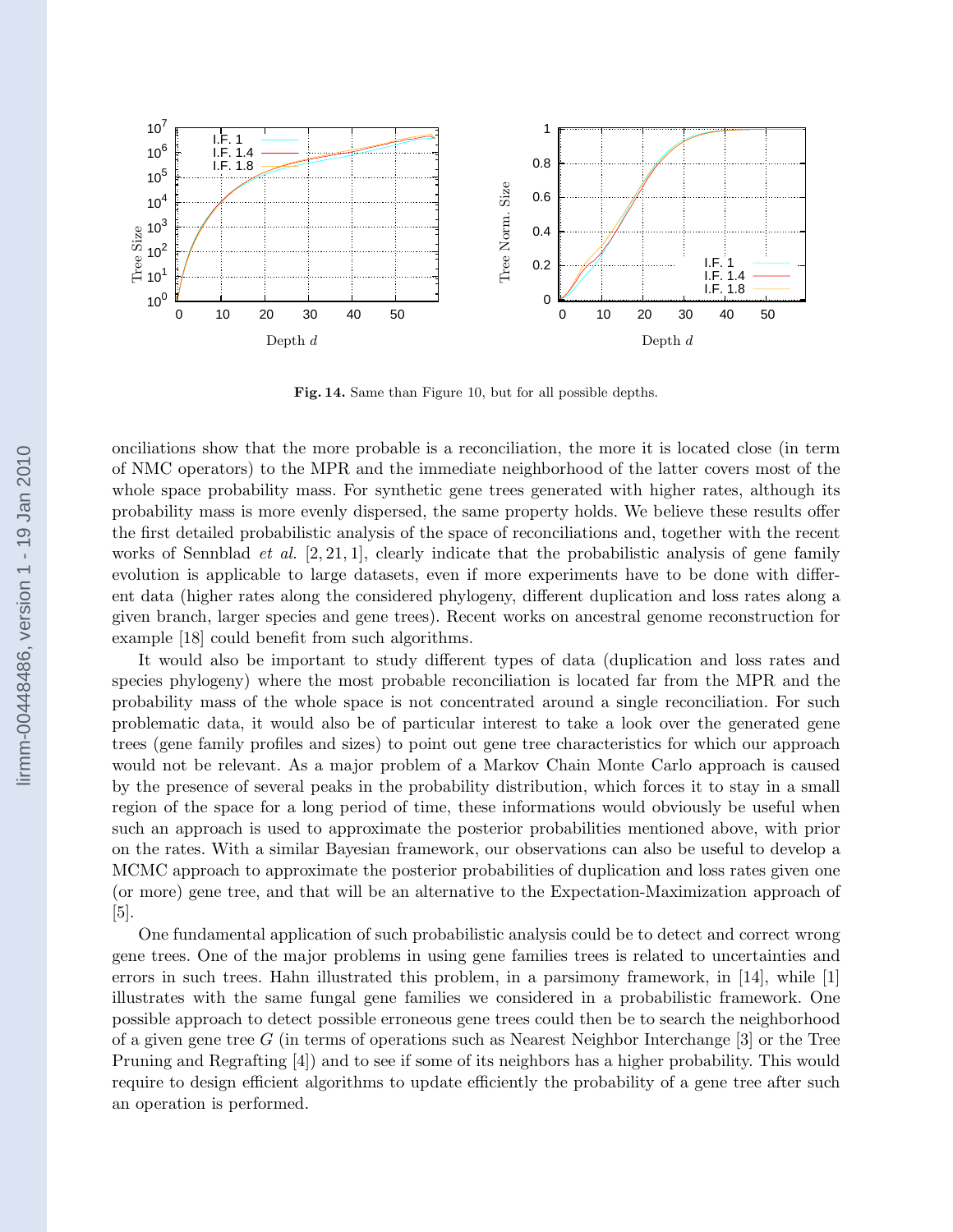## A Definitions

Let  $\sigma: L(G) \to L(S)$  be the function that maps each leaf of G to the unique leaf of S with the same label. The LCA-mapping  $M: V(G) \to V(S)$  maps each vertex u of G to the unique vertex  $M(u)$  of S such that  $\Lambda(S_{M(u)})$  is the smallest cluster of S containing  $\Lambda(G_u)$ .

Given two cells (either a vertex or an edge) c and c' of a tree T,  $c' \leq_T c$  (resp.  $c' <_T c$ ) if and only if c is on the unique path from c' to  $r(T)$  (resp. and  $c \neq c'$ ), in that case c' is said to be a (resp. strict) descendant of c.

**Definition 1.** A reconciliation between a gene tree G and a species tree S is a mapping  $\alpha : V(G) \to$  $V(S) \cup E(S)$  such that

- 1. (Base constraint)  $\forall u \in L(G)$ ,  $\alpha(u) = M(u) = \sigma(u)$ .
- 2. (Tree Mapping Constraint) For any vertex  $u \in V(G) \setminus L(G)$ ,
	- (a) if  $\alpha(u) \in V(S)$ , then  $\alpha(u) = M(u)$ .
	- (b) If  $\alpha(u) \in E(S)$ , then  $M(u) \leq_S \alpha(u)$ .
- 3. (Ancestor Consistency Constraint) For any two vertices  $u, v \in V(G)$ , such that  $v <_{G} u$ , (a) if  $\alpha(u)$ ,  $\alpha(v) \in E(S)$ , then  $\alpha(v) \leq_S \alpha(u)$ ,
	- (b) otherwise,  $\alpha(v) < S \alpha(u)$ .



Fig. 15. The subtree of  $T(G, S)$  rooted at  $\alpha_{min}$  for the trees G and S depicted in Figure 1.  $\alpha_{min}$  and its children respectively are at the top and bottom of the figure. For each child, the vertex that has been moved upward is in boldface.

#### B Input Data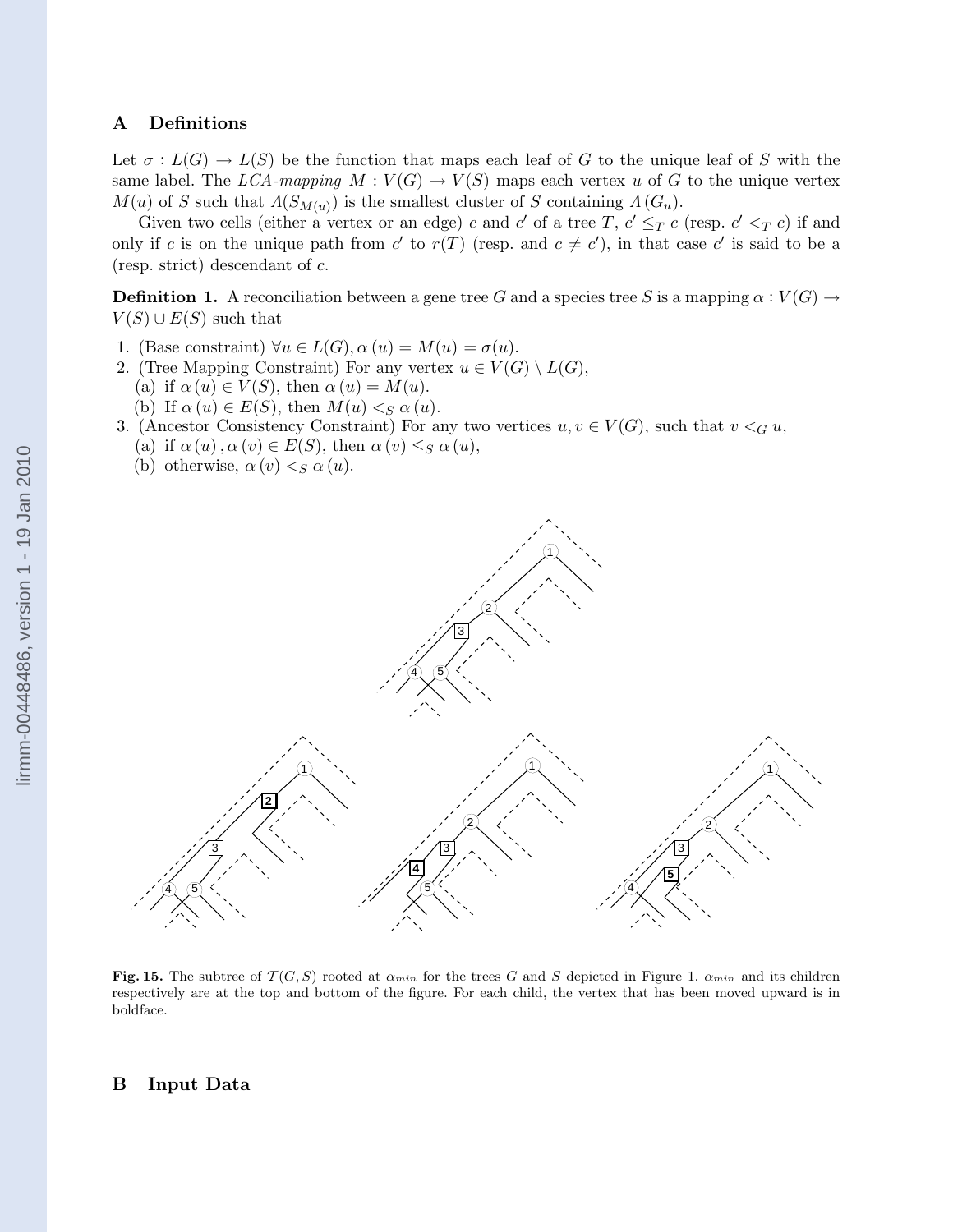

Fig. 16. The species tree  $S$  for the 12 fungal genomes, where divergence time is in Million Years.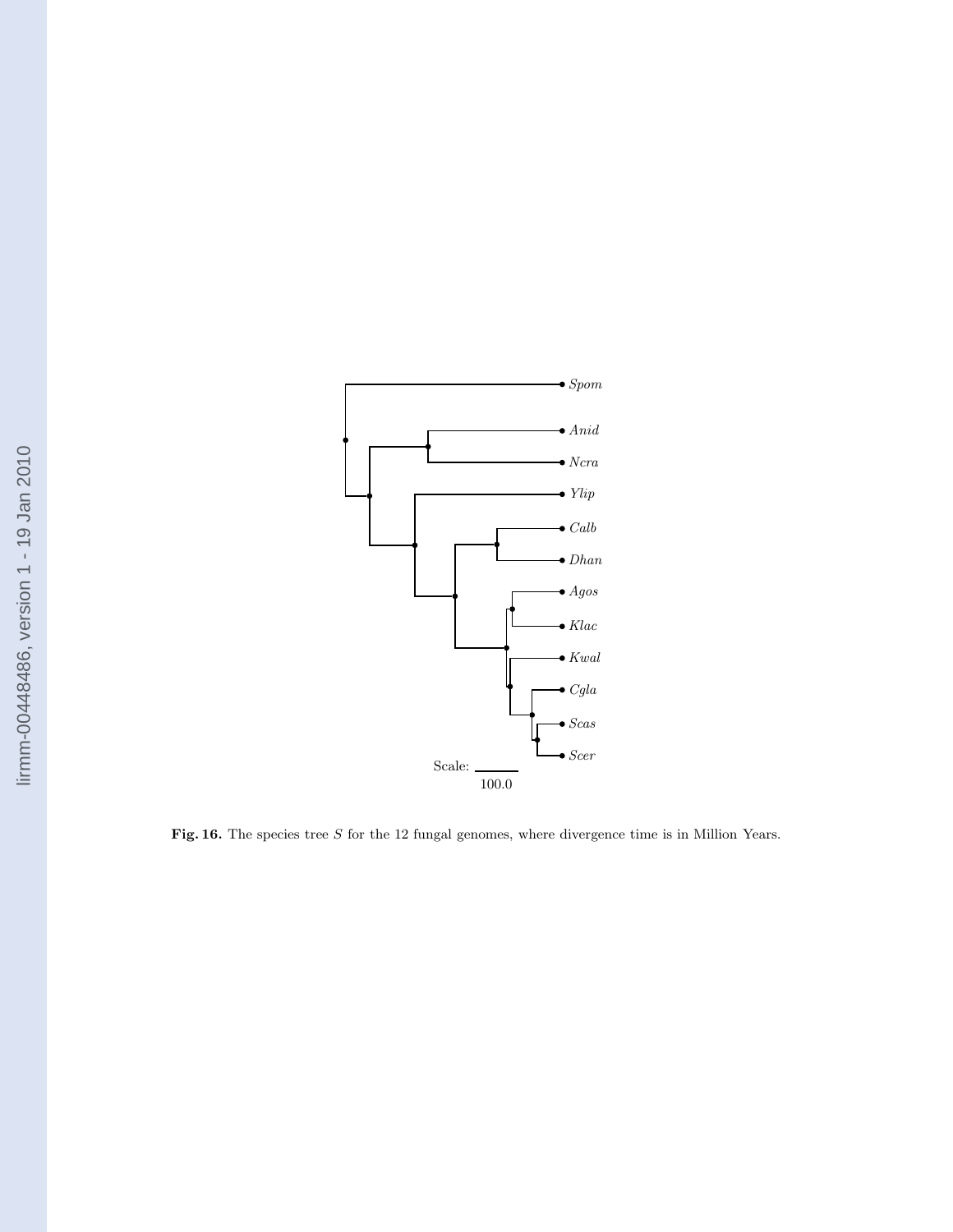

Fig. 17. Distribution of the 1278 real and A-trees G according to the number of genes and species present in G (above) and the size and depth of the space tree  $\mathcal{T}(G, S)$  (below).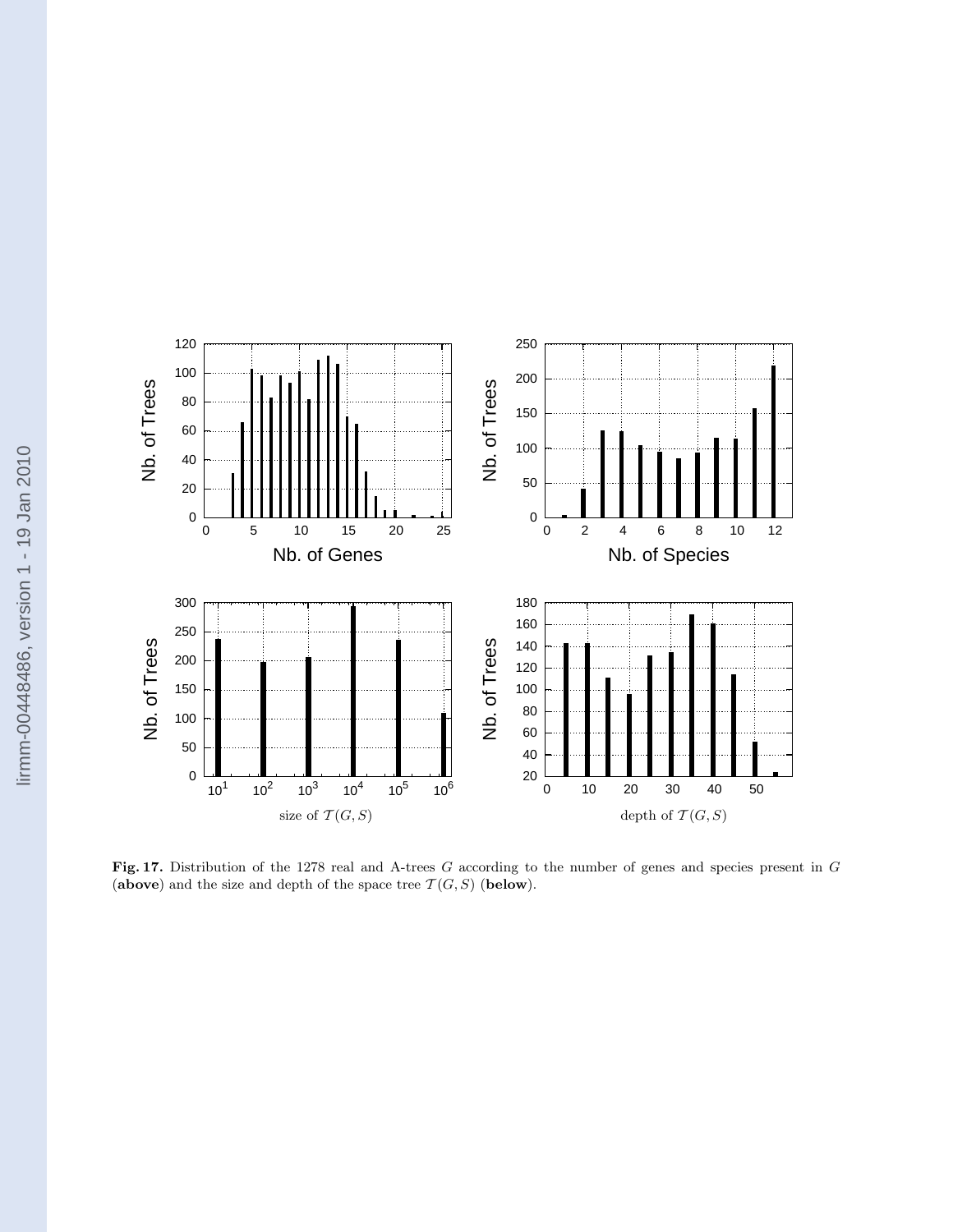

Fig. 18. For each I.F., distribution of the considered synthetic gene trees G according to the number of genes and species present in G (above) and the size and depth of the space tree  $\mathcal{T}(G, S)$  (below).